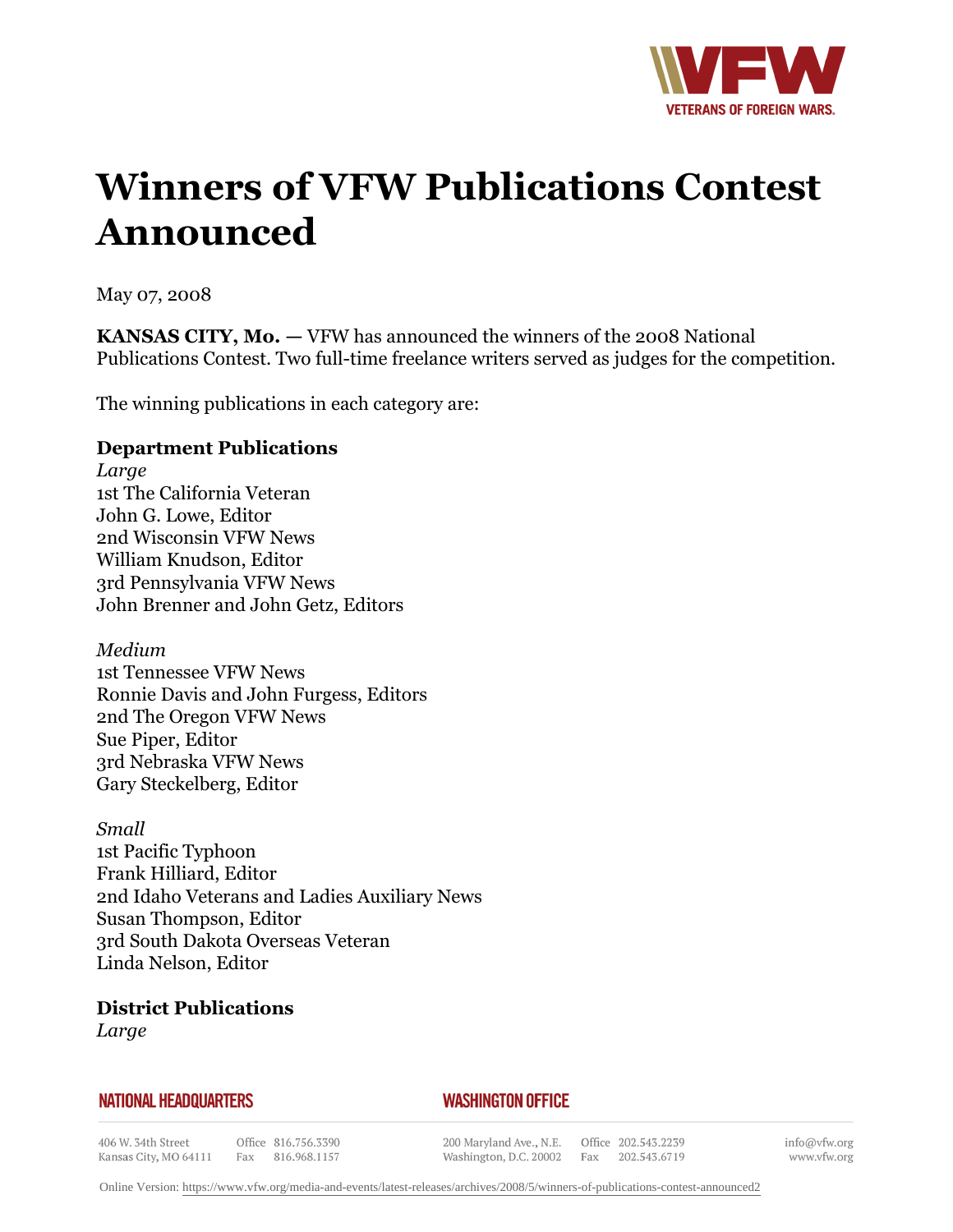1st The Fighting 6th District News (District 6, Minnesota) Delphine Kelly, Editor

# *Medium*

1st Notes and Quotes (District 3, New York) Arnold Anderson, Editor 2nd VFW 2nd District News (District 2, Wisconsin) James Paar, Editor 3rd 9'er News (District 9, Illinois) Elton Murphy

# *Small*

1st Volunteers in Focus (District 1, Washington) Ruth Herren and Ron Haley, Editors 2nd Newsletter (District 5, Georgia) James Closs, Editor 3rd The Untouchable News (District 2, Illinois) Robert Drzewiecki, Editor

# **Post Publications**

*Large* 1st The Tucson Veteran (Post 549, Arizona) Johnnie Hoskins, Editor 2nd Sentry (Post 3579, Illinois) Orlando Kienzle, Editor 3rd Post 788 News (Post 788, Iowa) John Toomey, Editor

# *Medium*

1st Warrior Shimbun (Post 9612, Pacific) Joseph Mortimer, Editor 2nd Santa Fe Express (Post 846, Kansas) Ray Calore, Editor 3rd Dokken's Doings (Post 2118, South Dakota) Kris Struwe, Editor

# *Small*

1st Post 7507 Newsletter (Post 7507, Arizona) Ralph Truax and Michael Smith, Editors 2nd VFW Post 2016 (Post 2016, Massachusetts) Dennis "Ski" Iworsky, Editor 3rd The Forsyth Post (Post 9143, Georgia)